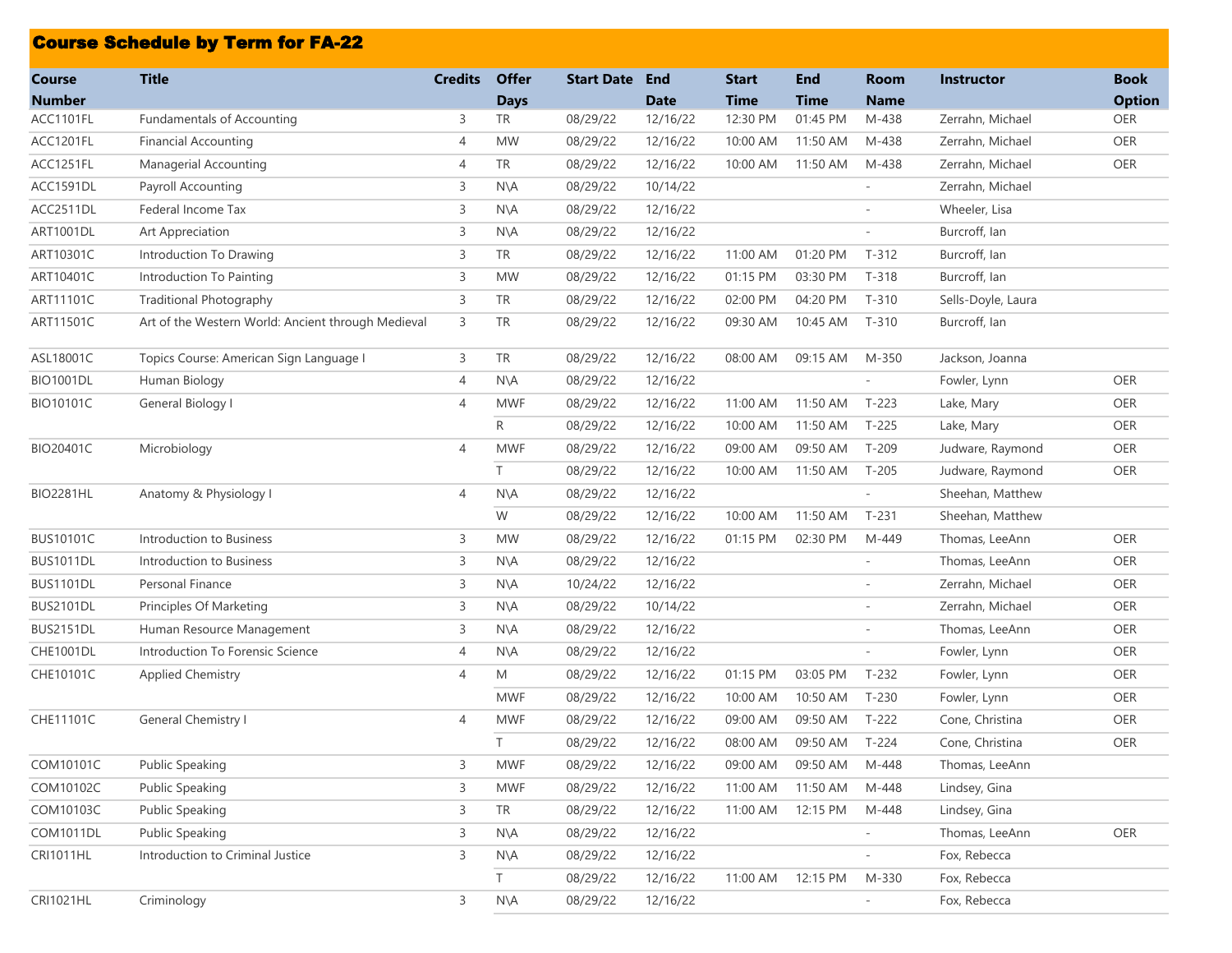|                   |                                                   |   | T.             | 08/29/22 | 12/16/22                                  | 12:30 PM | 01:45 PM | M-330                    | Fox, Rebecca         |            |  |  |  |
|-------------------|---------------------------------------------------|---|----------------|----------|-------------------------------------------|----------|----------|--------------------------|----------------------|------------|--|--|--|
| CRI10301C         | Juvenile Delinquency                              | 3 | <b>MWF</b>     | 08/29/22 | 12/16/22                                  | 11:00 AM | 11:50 AM | M-330                    | Fox, Rebecca         |            |  |  |  |
| CRI20101C         | Criminal Law                                      | 3 | <b>MWF</b>     | 08/29/22 | 12/16/22                                  | 10:00 AM | 10:50 AM | M-330                    | Fox, Rebecca         |            |  |  |  |
| CRI20701C         | Criminal Investigation                            | 3 | <b>TR</b>      | 08/29/22 | 12/16/22                                  | 09:30 AM | 10:45 AM | M-330                    | Riley, Kevin         |            |  |  |  |
| CSC10201C         | Introduction to Microcomputer Applications        | 3 | <b>TR</b>      | 08/29/22 | 12/16/22                                  | 12:30 PM | 01:45 PM | $A-210$                  | Purick, Darcy        | OER        |  |  |  |
| <b>CSC1021DL</b>  | Introduction to Microcomputer Applications        | 3 | $N\setminus A$ | 08/29/22 | 12/16/22                                  |          |          |                          | Bibeau, Duane        | <b>OER</b> |  |  |  |
| <b>CSC1022DL</b>  | Introduction to Microcomputer Applications        | 3 | $N\setminus A$ | 10/24/22 | 12/16/22                                  |          |          | $\overline{\phantom{a}}$ | Bibeau, Duane        | OER        |  |  |  |
| <b>CSC1211DL</b>  | <b>Fundamental Concepts Of Computing</b>          | 3 | $N\setminus A$ | 08/29/22 | 12/16/22                                  |          |          |                          | Ford, Chris          | OER        |  |  |  |
| <b>CSC1521DL</b>  | Computer Security and Society                     | 3 | N\A            | 08/29/22 | 12/16/22                                  |          |          |                          | Purick, Darcy        |            |  |  |  |
| <b>CSC2021DL</b>  | Database Systems                                  | 3 | $N\setminus A$ | 08/29/22 | 12/16/22                                  |          |          |                          | Lawrence, Richard    | OER        |  |  |  |
| CSC2151DL         | Web Design & Programming                          | 3 | $N\setminus A$ | 08/29/22 | 12/16/22                                  |          |          |                          | Ford, Chris          | OER        |  |  |  |
| <b>CSC2201DL</b>  | <b>Operating Systems</b>                          | 3 | $N\setminus A$ | 08/29/22 | 12/16/22                                  |          |          | $\overline{\phantom{a}}$ | Lawrence, Richard    |            |  |  |  |
| <b>CSC2251DL</b>  | Computer Hardware                                 | 3 | $N\setminus A$ | 08/29/22 | 12/16/22                                  |          |          |                          | Lawrence, Richard    |            |  |  |  |
| <b>CSC2301DL</b>  | Introduction To Networking                        | 3 | $N\setminus A$ | 08/29/22 | 12/16/22                                  |          |          | $\overline{\phantom{a}}$ | Lawrence, Richard    |            |  |  |  |
| CSC25040C         | Introduction to Computer Security                 | 3 | W              | 08/29/22 | 12/16/22                                  | 06:00 PM | 08:45 PM | R-Remote                 | Insley, Alexander    |            |  |  |  |
| ECO10201C         | Principles Of Macroeconomics                      | 3 | <b>MWF</b>     | 08/29/22 | 12/16/22                                  | 11:00 AM | 11:50 AM | M-447                    | Drennan, Christopher |            |  |  |  |
| EMT11040C         | <b>Emergency Medical Technician Fundamentals</b>  | 6 | TR             | 08/30/22 | 12/10/22                                  | 06:00 PM | 10:00 PM | M-430                    | Instructor, CCWD     |            |  |  |  |
|                   |                                                   |   |                |          | Saturday Classes on 9/10 & 10/8 - 9am-2pm |          |          |                          |                      |            |  |  |  |
| <b>ENG10101C</b>  | <b>English Composition</b>                        | 3 | <b>MWF</b>     | 08/29/22 | 12/16/22                                  | 09:00 AM | 09:50 AM | $T-120$                  | Meyers, Jeffrey      | OER        |  |  |  |
| <b>ENG10102C</b>  | <b>English Composition</b>                        | 3 | <b>MWF</b>     | 08/29/22 | 12/16/22                                  | 11:00 AM | 11:50 AM | M-307                    |                      | OER        |  |  |  |
| <b>ENG10103C</b>  | <b>English Composition</b>                        | 3 | <b>MWF</b>     | 08/29/22 | 12/16/22                                  | 01:15 PM | 02:05 PM | M-307                    |                      | OER        |  |  |  |
| <b>ENG10104C</b>  | <b>English Composition</b>                        | 3 | TR             | 08/29/22 | 12/16/22                                  | 08:00 AM | 09:15 AM | M-307                    | Brown, Lydia         | OER        |  |  |  |
| <b>ENG10105C</b>  | <b>English Composition</b>                        | 3 | <b>TR</b>      | 08/29/22 | 12/16/22                                  | 11:00 AM | 12:15 PM | M-307                    | Brown, Lydia         | OER        |  |  |  |
| <b>ENG10106C</b>  | <b>English Composition</b>                        | 3 | <b>TR</b>      | 08/29/22 | 12/16/22                                  | 09:30 AM | 10:45 AM | M-307                    | Ostroski, Megan      | OER        |  |  |  |
| <b>ENG1011DL</b>  | <b>English Composition</b>                        | 3 | $N\setminus A$ | 08/29/22 | 12/16/22                                  |          |          |                          | Jackson, Joanna      |            |  |  |  |
| <b>ENG1012DL</b>  | <b>English Composition</b>                        | 3 | $N\setminus A$ | 08/29/22 | 12/16/22                                  |          |          |                          | Meyers, Jeffrey      | OER        |  |  |  |
| <b>ENG101S01C</b> | College Composition with Supplemental Instruction | 6 | <b>MWF</b>     | 08/29/22 | 12/16/22                                  | 09:00 AM | 09:50 AM | $T-120$                  | Meyers, Jeffrey      | OER        |  |  |  |
|                   |                                                   |   | <b>MWF</b>     | 08/29/22 | 12/16/22                                  | 10:00 AM | 10:50 AM | $T-120$                  | Meyers, Jeffrey      | OER        |  |  |  |
| <b>ENG101S03C</b> | College Composition with Supplemental Instruction | 6 | <b>MWF</b>     | 08/29/22 | 12/16/22                                  | 01:15 PM | 02:05 PM | M-307                    |                      | OER        |  |  |  |
|                   |                                                   |   | <b>MWF</b>     | 08/29/22 | 12/16/22                                  | 02:15 PM | 03:05 PM | M-314                    |                      | OER        |  |  |  |
| <b>ENG101S04C</b> | College Composition with Supplemental Instruction | 6 | <b>TR</b>      | 08/29/22 | 12/16/22                                  | 08:00 AM | 09:15 AM | M-307                    | Brown, Lydia         | OER        |  |  |  |
|                   |                                                   |   | <b>TR</b>      | 08/29/22 | 12/16/22                                  | 09:30 AM | 10:45 AM | M-314                    | Brown, Lydia         | OER        |  |  |  |
| <b>ENG101S06C</b> | College Composition with Supplemental Instruction | 6 | ${\sf TR}$     | 08/29/22 | 12/16/22                                  | 09:30 AM | 10:45 AM | M-307                    | Ostroski, Megan      | OER        |  |  |  |
|                   |                                                   |   | TR             | 08/29/22 | 12/16/22                                  | 11:00 AM | 12:15 PM | M-314                    | Ostroski, Megan      | OER        |  |  |  |
| ENG101S1DL        | College Composition with Supplemental Instruction | 6 | N\A            | 08/29/22 | 12/16/22                                  |          |          |                          | Jackson, Joanna      |            |  |  |  |
| <b>ENG10201C</b>  | Literature & Composition                          | 3 | TR             | 08/29/22 | 12/16/22                                  | 09:30 AM | 10:45 AM | M-324                    | Goyette, Carey       |            |  |  |  |
| <b>ENG1021DL</b>  | Literature & Composition                          | 3 | N\A            | 08/29/22 | 12/16/22                                  |          |          |                          | Jackson, Joanna      |            |  |  |  |
| <b>ENG1021HL</b>  | Literature & Composition                          | 3 | Τ              | 08/29/22 | 12/16/22                                  | 11:00 AM | 12:15 PM | M-324                    | Goyette, Carey       |            |  |  |  |
| <b>ENG2061DL</b>  | Introduction To Newswriting                       | 3 | $N\setminus A$ | 08/29/22 | 12/16/22                                  |          |          |                          | Meyers, Jeffrey      |            |  |  |  |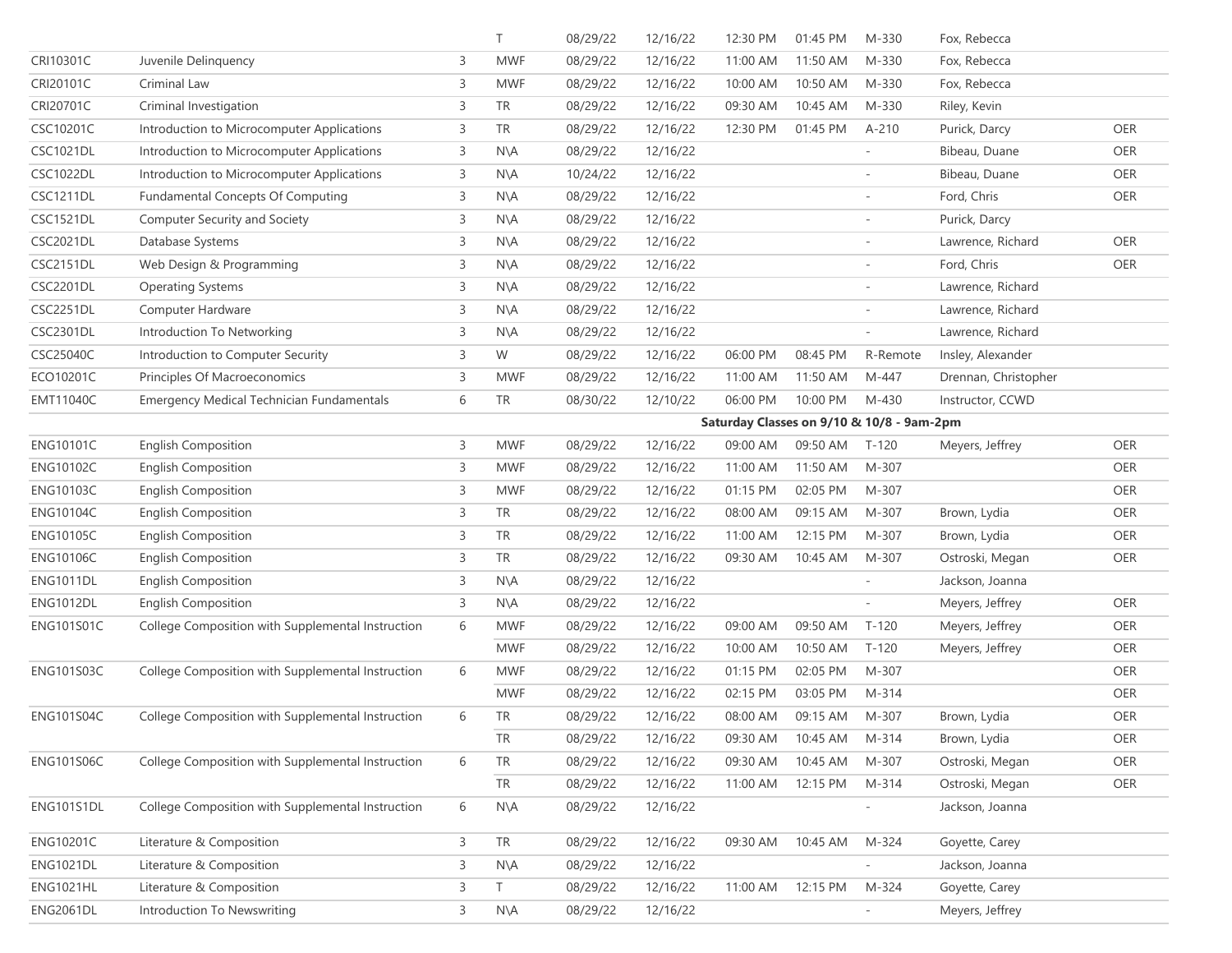| ENG23501C        | <b>Technical Writing</b>                                | 3            | <b>MW</b>      | 08/29/22 | 12/16/22 | 01:15 PM | 02:30 PM | $T-120$                  | Meyers, Jeffrey      | OER |
|------------------|---------------------------------------------------------|--------------|----------------|----------|----------|----------|----------|--------------------------|----------------------|-----|
| <b>ENG2351DL</b> | <b>Technical Writing</b>                                | 3            | $N\setminus A$ | 08/29/22 | 12/16/22 |          |          |                          | Meyers, Jeffrey      | OER |
| <b>ENV10101C</b> | <b>Environmental Science</b>                            | 4            | <b>MWF</b>     | 08/29/22 | 12/16/22 | 01:15 PM | 02:05 PM | $T-222$                  | Lake, Mary           | OER |
|                  |                                                         |              | T.             | 08/29/22 | 12/16/22 | 10:00 AM | 11:50 AM | M-431                    | Lake, Mary           | OER |
| ETE1011HL        | <b>Electrical Circuits I</b>                            | 4            | F              | 08/29/22 | 12/16/22 | 10:00 AM | 11:50 AM | A-111                    | Lawrence, Richard    |     |
|                  |                                                         |              | N\A            | 08/29/22 | 12/16/22 |          |          |                          | Lawrence, Richard    |     |
| ETE1061HL        | Photovoltaic Systems Theory & Design                    | 3            | $N\setminus A$ | 08/29/22 | 12/16/22 |          |          |                          | Buffett, Scott       |     |
|                  |                                                         |              | W              | 08/29/22 | 12/16/22 | 05:30 PM | 07:20 PM | A-103b                   | Buffett, Scott       |     |
| ETE20701C        | Microcontroller Fundamentals                            | 4            | R              | 08/29/22 | 12/16/22 | 12:00 PM | 04:20 PM | A-111                    | Lawrence, Richard    |     |
| FCS10101C        | Foundations for College Success                         | 3            | <b>MWF</b>     | 08/29/22 | 12/16/22 | 09:00 AM | 09:50 AM | $T-230$                  | Fowler, Lynn         |     |
| <b>FCS1011DL</b> | Foundations for College Success                         | 3            | $N\setminus A$ | 08/29/22 | 12/16/22 |          |          |                          | LaDuke, Patricia     |     |
| GWS10101C        | Introduction to Gender and Women's Studies              | 3            | <b>MWF</b>     | 08/29/22 | 12/16/22 | 01:15 PM | 02:05 PM | M-448                    | Lindsey, Gina        |     |
| HIS10101C        | History Of Early America                                | 3            | <b>TR</b>      | 08/29/22 | 12/16/22 | 11:00 AM | 12:15 PM | M-357                    | Mandeville, Tom      |     |
| <b>HIS1011DL</b> | History Of Early America                                | 3            | $N\setminus A$ | 08/29/22 | 12/16/22 |          |          |                          | Mandeville, Tom      |     |
| <b>HIS10201C</b> | History Of Modern America                               | 3            | <b>TR</b>      | 08/29/22 | 12/16/22 | 12:30 PM | 01:45 PM | M-357                    | Mandeville, Tom      |     |
| <b>HIS1211DL</b> | Origins Of Western Civilization                         | 3            | $N\setminus A$ | 08/29/22 | 12/16/22 |          |          |                          | Drennan, Christopher |     |
| HIS12201C        | Western Civilization In the Modern Era                  | 3            | <b>MWF</b>     | 08/29/22 | 12/16/22 | 10:00 AM | 10:50 AM | M-447                    | Drennan, Christopher |     |
| <b>HIS1321DL</b> | History Of The Modern World                             | 3            | $N\setminus A$ | 08/29/22 | 12/16/22 |          |          |                          | Drennan, Christopher |     |
| HIS20301C        | Honors: History of the Champlain Valley 1609-1860       | 3            | W              | 08/29/22 | 12/16/22 | 12:00 PM | 06:00 PM | $\sim$                   | Mandeville, Tom      |     |
| <b>HSM1121DL</b> | Issues in Long Term Care                                | 3            | $N\setminus A$ | 08/29/22 | 12/16/22 |          |          |                          | Evens, Katrina       | OER |
| HUS10115C        | Introduction To Human Services                          | 3            | <b>MTWR</b>    | 08/29/22 | 10/14/22 | 04:30 PM | 05:45 PM | R-Remote                 | Coughlin, Denise     |     |
| HUS10515C        | Introduction To Basic Counseling Skills                 | 3            | <b>MW</b>      | 10/24/22 | 12/16/22 | 04:30 PM | 05:45 PM | R-Remote                 | Coughlin, Denise     |     |
| <b>HUS10840C</b> | Foundations for the Chemical Dependency<br>Professional | 3            |                | 08/29/22 | 12/16/22 | 06:00 PM | 08:45 PM | R-Remote                 | Baughman, Mary Ellen |     |
| <b>HUS17540C</b> | Ethics of Chemical Dependency Counseling                | 3            | W              | 08/29/22 | 12/16/22 | 06:00 PM | 08:45 PM | R-Remote                 | Coughlin, Denise     |     |
| HUS20640C        | Group Skills For Human Services                         | 3            | M              | 08/29/22 | 12/16/22 | 06:00 PM | 08:45 PM | R-Remote                 | Baughman, Mary Ellen |     |
| HUS21040C        | Identification, Diagnosis, & Treatment Planning         | 3            | R              | 08/29/22 | 12/16/22 | 06:00 PM | 08:45 PM | R-Remote                 | Baughman, Mary Ellen |     |
| ICE10140C        | Residential Electrical and Wiring                       | 6            | <b>TR</b>      | 08/29/22 | 12/16/22 | 05:30 PM | 08:15 PM | $T-125$                  | Wenzel, Paul         |     |
| <b>ICE10240C</b> | <b>Electrical Blueprint Reading</b>                     | 2            | <b>MW</b>      | 08/29/22 | 12/16/22 | 04:15 PM | 05:05 PM | $T-125$                  | Buffett, Scott       |     |
| ICE20340C        | Alarms and Special Systems                              | 3            | M              | 08/29/22 | 12/16/22 | 05:30 PM | 08:15 PM | $T-125$                  | Wenzel, Paul         |     |
| LIB1011DL        | Library Research Skills                                 | $\mathbf{1}$ | N\A            | 08/29/22 | 10/14/22 |          |          |                          | Meyers, Jeffrey      | OER |
| MAT09801C        | Pre-Algebra                                             | 3            | <b>MWF</b>     | 08/29/22 | 12/16/22 | 11:00 AM | 11:50 AM | M-436                    | Hanson, Julie        |     |
| MAT09840C        | Pre-Algebra                                             | 3            | <b>MW</b>      | 08/29/22 | 12/16/22 | 06:00 PM | 07:15 PM | M-328                    | Laundrie, Elizabeth  |     |
| MAT098S01C       | Pre-Algebra Supplemental Instruction                    | 4            | <b>MWF</b>     | 08/29/22 | 12/16/22 | 11:00 AM | 11:50 AM | M-436                    | Hanson, Julie        |     |
|                  |                                                         |              | R              | 08/29/22 | 12/16/22 | 11:00 AM | 11:50 AM | M-436                    | Hanson, Julie        |     |
| MAT098S40C       | Pre-Algebra Supplemental Instruction                    | 4            | <b>MW</b>      | 08/29/22 | 12/16/22 | 06:00 PM | 07:15 PM | M-328                    | Laundrie, Elizabeth  |     |
|                  |                                                         |              | W              | 08/29/22 | 12/16/22 | 05:00 PM | 05:50 PM | M-328                    | Laundrie, Elizabeth  |     |
| MAT10001C        | Introductory Algebra                                    | 4            | <b>MTWR</b>    | 08/29/22 | 12/16/22 | 10:00 AM | 10:50 AM | M-341                    | Barnaby, Angela      |     |
| <b>MAT1001DL</b> | Introductory Algebra                                    | 4            | $N\setminus A$ | 08/29/22 | 12/16/22 |          |          | $\overline{\phantom{a}}$ | Barnaby, Angela      |     |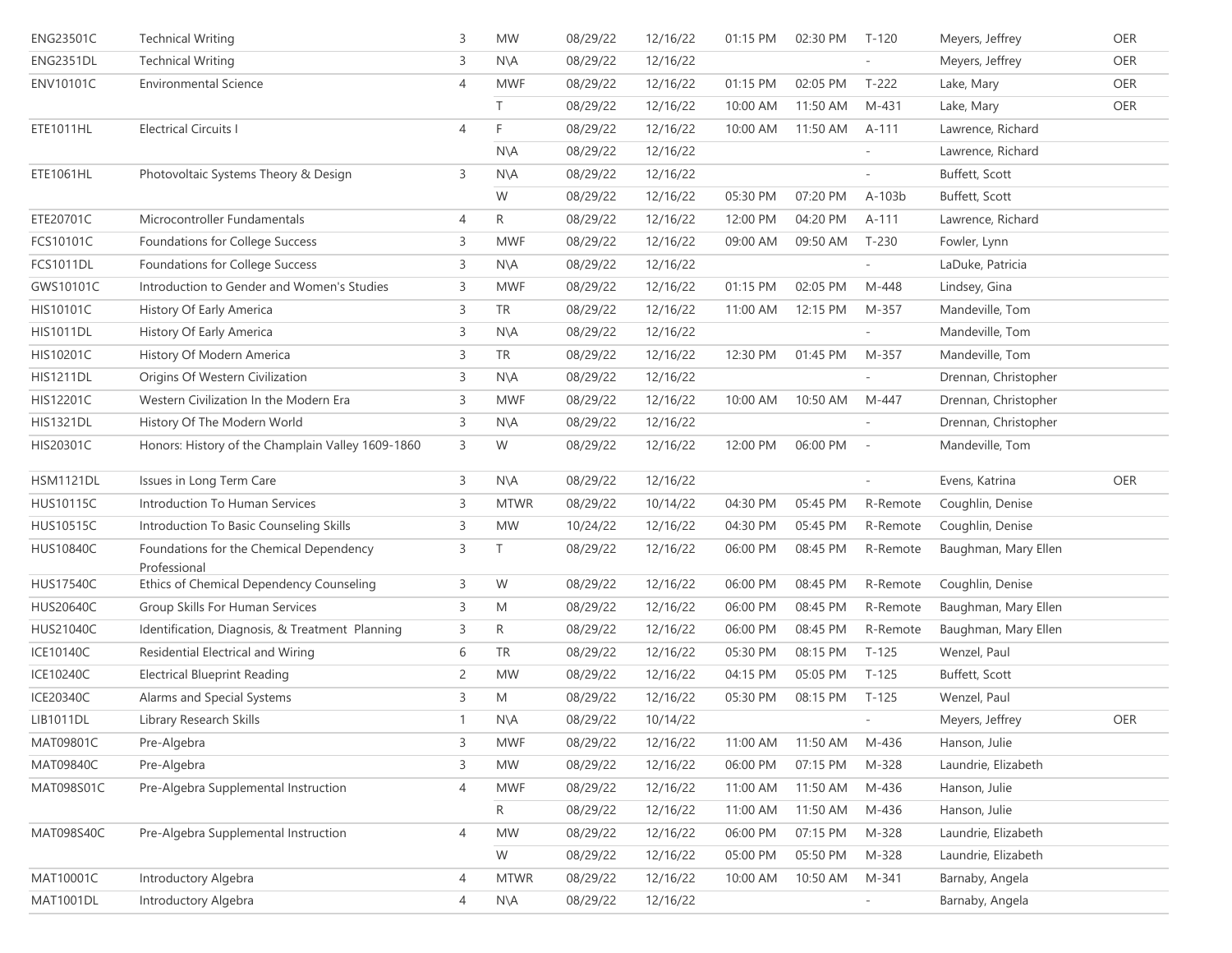| MAT100Q01C       | Quantitative Literacy I                | 4              | <b>MW</b>                                                 | 08/29/22                                                  | 12/16/22 | 01:15 PM | 03:05 PM       | M-436   | Hanson, Julie                                                                 |     |  |  |  |  |  |
|------------------|----------------------------------------|----------------|-----------------------------------------------------------|-----------------------------------------------------------|----------|----------|----------------|---------|-------------------------------------------------------------------------------|-----|--|--|--|--|--|
| MAT101Q01C       | Quantitative Literacy II               | 3              | <b>MWF</b>                                                | 08/29/22                                                  | 12/16/22 | 09:00 AM | 09:50 AM       | M-436   | Hanson, Julie                                                                 |     |  |  |  |  |  |
| <b>MAT1031DL</b> | <b>Finite Mathematics</b>              | 3              | N\A                                                       | 08/29/22                                                  | 12/16/22 |          |                |         | Lynch, Donna                                                                  | OER |  |  |  |  |  |
| MAT1041FL        | College Algebra With Trigonometry I    | 4              | <b>MTWR</b>                                               | 08/29/22                                                  | 12/16/22 | 11:00 AM | 11:50 AM       | M-341   | Barnaby, Angela                                                               |     |  |  |  |  |  |
| MAT1051FL        | <b>Technical Mathematics I</b>         | 4              | $N\setminus A$                                            | 08/29/22                                                  | 12/16/22 |          |                |         | Courson, Maggie                                                               |     |  |  |  |  |  |
|                  |                                        |                | TR                                                        | 08/29/22                                                  | 12/16/22 | 10:00 AM | 11:50 AM       | M-328   | Courson, Maggie                                                               |     |  |  |  |  |  |
| MAT16101C        | <b>Elementary Statistics</b>           | 3              | TR                                                        | 08/29/22                                                  | 12/16/22 | 12:30 PM | 01:45 PM       | M-436   | Hanson, Julie                                                                 |     |  |  |  |  |  |
| <b>MAT1611DL</b> | <b>Elementary Statistics</b>           | 3              | $N\setminus A$                                            | 08/29/22                                                  | 12/16/22 |          |                |         | Hanson, Julie                                                                 |     |  |  |  |  |  |
| MAT2041FL        | College Algebra With Trigonometry II   | 4              | <b>MW</b>                                                 | 08/29/22                                                  | 12/16/22 | 10:00 AM | 11:50 AM       | M-328   | Courson, Maggie                                                               |     |  |  |  |  |  |
| MAT21501C        | <b>Calculus For Business Students</b>  | 4              | <b>MTWR</b>                                               | 08/29/22                                                  | 12/16/22 | 09:00 AM | 09:50 AM       | M-341   | Barnaby, Angela                                                               |     |  |  |  |  |  |
| MEC1001DL        | Introduction to Engineering Technology | 3              | $N\setminus A$                                            | 08/29/22                                                  | 12/16/22 |          |                |         | Bibeau, Duane                                                                 |     |  |  |  |  |  |
| MEC2061HL        | Principles of Fluid Power Systems      | 3              | F                                                         | 08/29/22                                                  | 12/16/22 | 12:00 PM | 04:00 PM       | A-103b  | Bibeau, Duane                                                                 |     |  |  |  |  |  |
|                  |                                        |                | N\A                                                       | 08/29/22                                                  | 12/16/22 |          |                |         | Bibeau, Duane                                                                 |     |  |  |  |  |  |
|                  |                                        |                | S                                                         | 08/29/22                                                  | 12/16/22 | 08:00 AM | 04:00 PM       | A-103b  | Bibeau, Duane                                                                 |     |  |  |  |  |  |
|                  |                                        |                | U                                                         | 08/29/22                                                  | 12/16/22 | 08:00 AM | 04:00 PM       | A-103b  | Bibeau, Duane                                                                 |     |  |  |  |  |  |
|                  |                                        |                | MEC 206-1HL lectures are fully online throughout the term |                                                           |          |          |                |         |                                                                               |     |  |  |  |  |  |
|                  |                                        |                |                                                           |                                                           |          |          |                |         | Students meet on campus for labs on: 9/30 - 10/2, 11/4 - 11/6, & 12/9 - 12/11 |     |  |  |  |  |  |
| MEC2171HL        | Instrumentation                        | 3              | F                                                         | 08/29/22                                                  | 12/16/22 | 12:00 PM | 04:00 PM       | A-103b  | Bibeau, Duane                                                                 |     |  |  |  |  |  |
|                  |                                        |                | $N\setminus A$                                            | 08/29/22                                                  | 12/16/22 |          |                |         | Bibeau, Duane                                                                 |     |  |  |  |  |  |
|                  |                                        |                | S                                                         | 08/29/22                                                  | 12/16/22 | 08:00 AM | 04:00 PM       | A-103b  | Bibeau, Duane                                                                 |     |  |  |  |  |  |
|                  |                                        |                | U                                                         | 08/29/22                                                  | 12/16/22 | 08:00 AM | 04:00 PM       | A-103b  | Bibeau, Duane                                                                 |     |  |  |  |  |  |
|                  |                                        |                |                                                           |                                                           |          |          |                |         | MEC 217-1HL lectures are fully online throughout the term                     |     |  |  |  |  |  |
|                  |                                        |                |                                                           |                                                           |          |          |                |         | Students meet on campus for labs on: 9/30 - 10/2, 11/4 - 11/6, & 12/9 - 12/11 |     |  |  |  |  |  |
| MEC2221HL        | Programmable Logic Controllers         | 3              | F                                                         | 08/29/22                                                  | 12/16/22 | 12:00 PM | 04:00 PM       | A-103b  | Buffett, Scott                                                                |     |  |  |  |  |  |
|                  |                                        |                | $N\setminus A$                                            | 08/29/22                                                  | 12/16/22 |          |                |         | Buffett, Scott                                                                |     |  |  |  |  |  |
|                  |                                        |                | S                                                         | 08/29/22                                                  | 12/16/22 | 08:00 AM | 04:00 PM       | A-103b  | Buffett, Scott                                                                |     |  |  |  |  |  |
|                  |                                        |                | U                                                         | 08/29/22                                                  | 12/16/22 | 08:00 AM | 04:00 PM       | A-103b  | Buffett, Scott                                                                |     |  |  |  |  |  |
|                  |                                        |                |                                                           | MEC 222-1HL lectures are fully online throughout the term |          |          |                |         |                                                                               |     |  |  |  |  |  |
|                  |                                        |                |                                                           |                                                           |          |          |                |         | Students meet on campus for labs on: 9/30 - 10/2, 11/4 - 11/6, & 12/9 - 12/11 |     |  |  |  |  |  |
| MSM23901C        | Art Of The Film                        | 3              | <b>MW</b>                                                 | 08/29/22                                                  | 12/16/22 | 02:15 PM | 03:30 PM       | M-105   | Lindsey, Gina                                                                 |     |  |  |  |  |  |
| NUR10301C        | <b>Fundamentals Of Nursing</b>         | $\overline{7}$ | R                                                         | 08/29/22                                                  | 12/16/22 | 08:00 AM | 09:50 AM T-110 |         | Robinson, Lori                                                                |     |  |  |  |  |  |
|                  |                                        |                | <b>RF</b>                                                 | 08/29/22                                                  | 12/16/22 | 10:00 AM | 11:35 AM       | $T-110$ | Robinson, Lori                                                                |     |  |  |  |  |  |
| <b>NUR1061DL</b> | <b>Medical Terminology</b>             | 1              | $N\setminus A$                                            | 08/29/22                                                  | 10/14/22 |          |                |         | Maille, Dawn                                                                  | OER |  |  |  |  |  |
| NUR20101C        | Medical/Surgical Nursing II            | 5              | M                                                         | 08/29/22                                                  | 12/16/22 | 10:00 AM | 11:50 AM       | M-105   | Mitchell, Cathy                                                               |     |  |  |  |  |  |
|                  |                                        |                | M                                                         | 08/29/22                                                  | 12/16/22 | 01:00 PM | 01:50 PM       | M-105   | Mitchell, Cathy                                                               |     |  |  |  |  |  |
| NUR20201C        | Mental Health Nursing                  | 4              | F                                                         | 08/29/22                                                  | 12/16/22 | 10:00 AM | 11:50 AM       | M-105   | Bolster, Margaret                                                             |     |  |  |  |  |  |
|                  |                                        |                | F                                                         | 08/29/22                                                  | 12/16/22 | 01:00 PM | 02:35 PM       | M-105   | Bolster, Margaret                                                             |     |  |  |  |  |  |
| PHY11101C        | <b>General Physics I</b>               | 4              | F                                                         | 08/29/22                                                  | 12/16/22 | 02:00 PM | 03:55 PM       | $T-204$ | Azarkadeh, Chahbaz                                                            | OER |  |  |  |  |  |
|                  |                                        |                | MWF                                                       | 08/29/22                                                  | 12/16/22 | 01:15 PM | 02:05 PM       | $T-206$ | Azarkadeh, Chahbaz                                                            | OER |  |  |  |  |  |